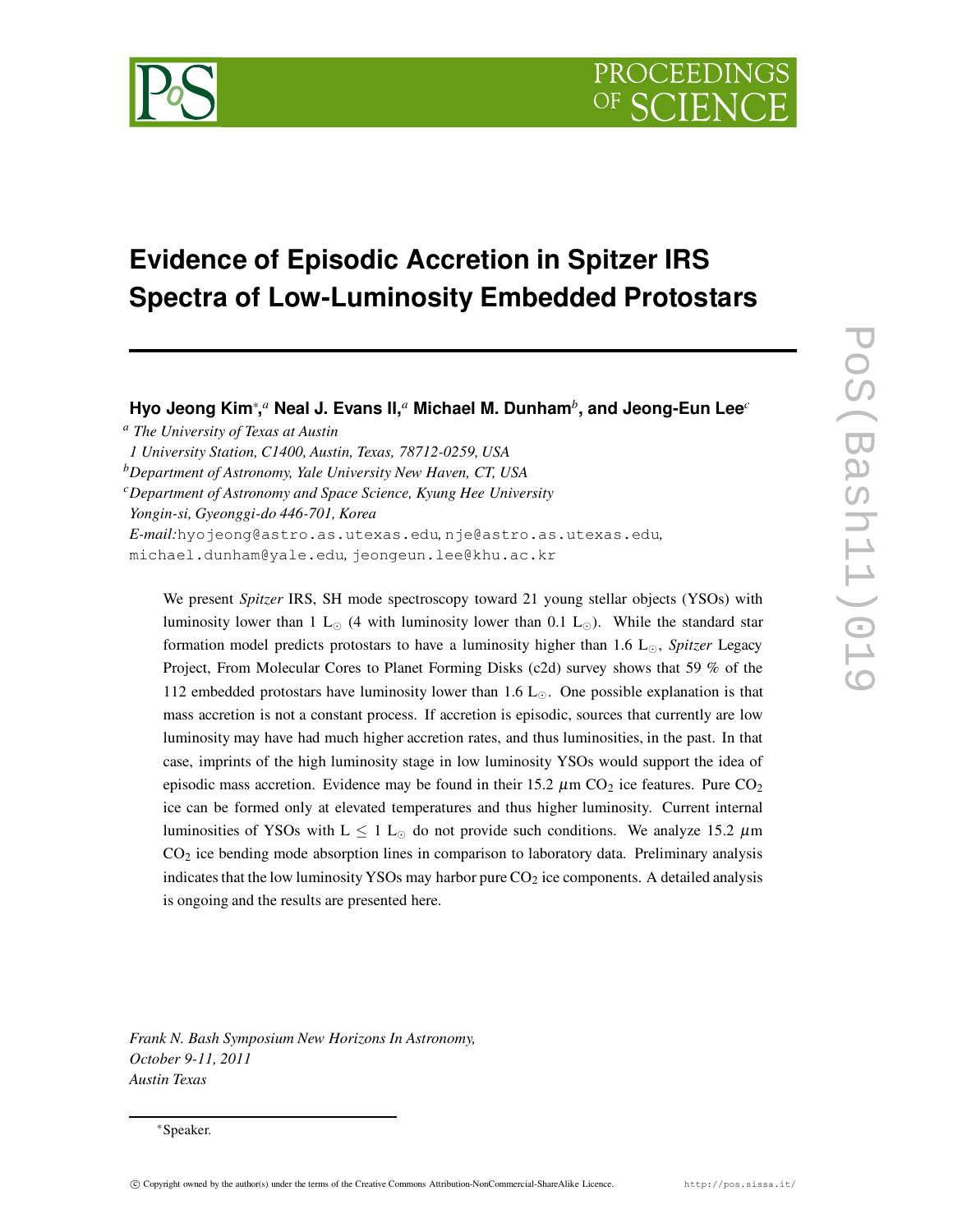# **1. Introduction**

The *Spitzer Space Telescope* discovered a set of Very Low Luminosity Objects (VeLLOs; Young et al. 2004; Bourke et al. 2006; Dunham et al. 2006; Dunham et al. 2008), defined by di Francesco et al. (2007) to have luminosity lower than 0.1  $L_{\odot}$ . The luminosity of accretion is given as  $L_{acc} \propto M_{\star} \dot{M}$ , where  $M_{\star}$  is the mass of the star and  $\dot{M}$  is the mass accretion rate. For accretion at the standard rate onto an object at the stellar/brown dwarf boundary,  $L_{acc} \sim 1.6 \text{ L}_{\odot}$  (Shu et al. 1987). The low luminosity must arise from a low mass accretion rate or a very low mass of the young stellar object. More generally, the range of luminosities of embedded Class 0/I sources is very large (Evans et al. 2009), and this range is not predicted by any model of steady accretion.

This wide range of luminosity is predicted by models of episodic accretion (Dunham et al. 2010). In this picture, accretion from the envelope is not transferred smoothly to the star, but instead builds up in the disk. When the embedded disk of a young stellar object becomes gravitationally unstable, the mass accretion to the central protostar increases (Vorobyov & Basu 2005). Once episodic accretion happens, the mass accretion rate gets higher, which results in high accretion luminosity.

Evidence can be found in molecular spectra in the gas and ice phase of low luminosity sources. Pontoppidan et al. (2008) analyzed the general shape of the 15.2  $\mu$ m CO<sub>2</sub> ice bending mode spectrum toward 50 embedded young stars. The 15.2  $\mu$ m CO<sub>2</sub> spectrum can be decomposed to the multiple components including a pure  $CO<sub>2</sub>$  ice component. Pure  $CO<sub>2</sub>$  ice can form by two processes. One is  $CO_2$  segregation out of a  $CO_2$ -H<sub>2</sub>O mixture. The other is a distillation process, in which CO evaporates from a  $CO<sub>2</sub>$ -CO mixture, leaving pure  $CO<sub>2</sub>$  behind. The former process occurs at a high temperature  $(50 - 80 \text{ K})$  and the latter occurs at a lower temperature  $(20 - 30 \text{ K})$ . Both pure  $CO<sub>2</sub>$  formation processes are irreversible (Hagen et al. 1983), since the bond between pure  $CO<sub>2</sub>$  ices is the most stable phase. Once the pure  $CO<sub>2</sub>$  ice has formed, it will not disappear unless evaporates. The past heating of the core can effect on the 15.2  $\mu$ m CO<sub>2</sub> ice bending mode spectrum.

The total amount of  $CO<sub>2</sub>$  ice is another indicator. The episodic accretion scenario gives multiple long periods of low luminosity (Dunham et al. 2010) instead of the short period of low luminosity that the continuous accretion model predicts (Shu 1977; Young & Evans 2005). As a result, episodic accretion provides more time to form ice. The total amount of  $CO<sub>2</sub>$  ice can vary depending on the accretion scenario. With chemical modeling, the accretion scenario can affect the total amount of  $CO<sub>2</sub>$  ice, and can explain the observed total of  $CO<sub>2</sub>$  ice.

### **2. Observations**

We observed a sample of 19 embedded YSOs with luminosities in the range between 0.08 - 0.69 L<sub>o</sub>. We used Spitzer IRS, Short-High (SH) mode spectroscopy to study the 15.2  $\mu$ m CO<sub>2</sub> ice feature. Currently existing envelopes around the selected sources in this study are not warm enough to form a pure  $CO<sub>2</sub>$  ice component either by distillation or segregation.

# **3. Results**

We present one example in Fig. 1. IRAM04191-IRS (André et al. 1999; Dunham et al. 2006)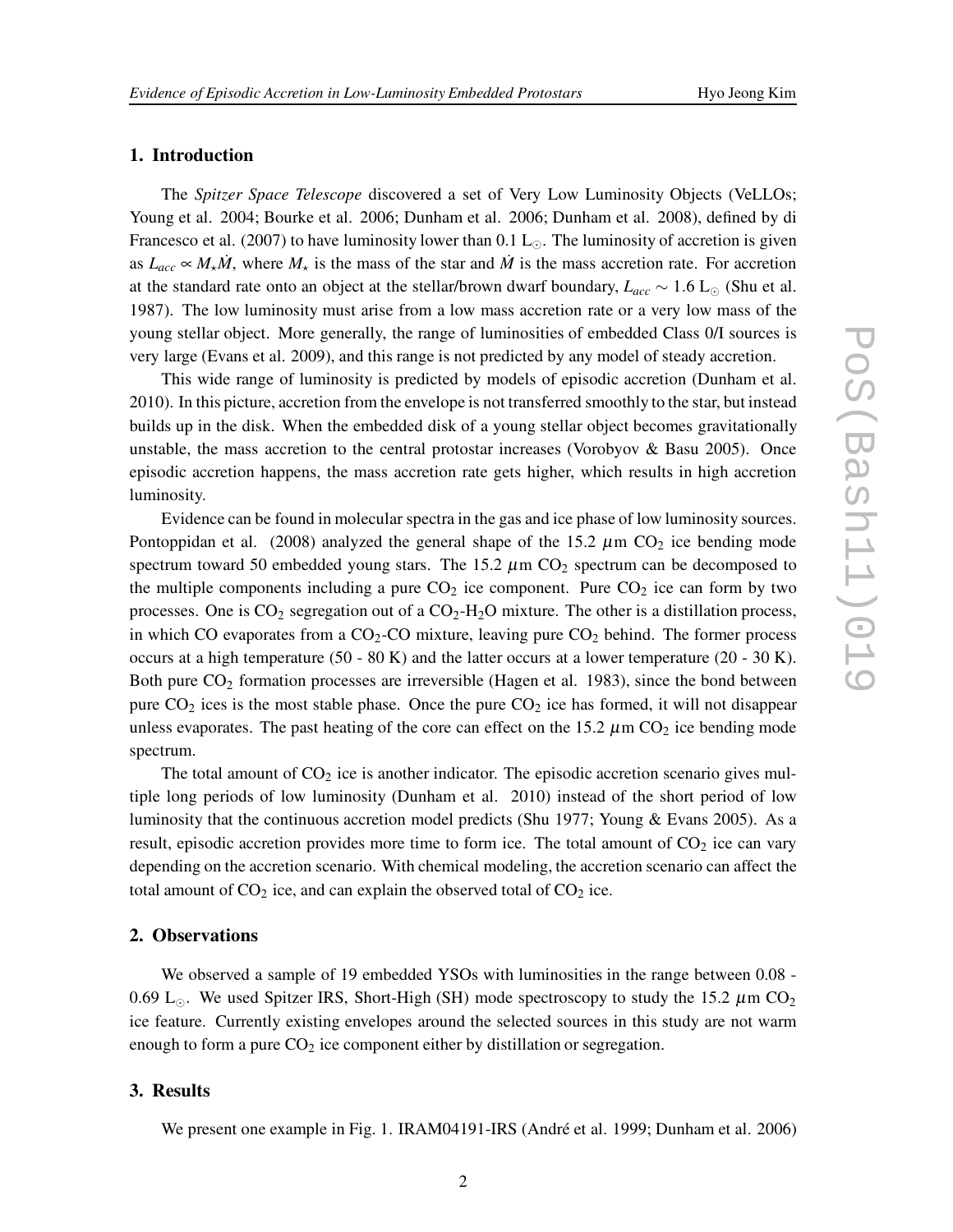is a VeLLO, which has current luminosity lower than  $0.1 L_{\odot}$ . The current internal luminosity of a VeLLO with  $L < 0.1$  L<sub>o</sub> does not provide the conditions needed to produce pure CO<sub>2</sub> ice at a radius where a typical envelope begins. Significant amounts of pure  $CO<sub>2</sub>$  ice would signify a higher past luminosity. Using laboratory data, we find evidence for pure  $CO<sub>2</sub>$  ice toward 15 out of 19 young low luminosity sources. Eight sources show a significant double peak in the optical depth, which provides unambiguous evidence for pure  $CO<sub>2</sub>$  ice. The presence of the pure  $CO<sub>2</sub>$  ice component indicates higher dust temperature and hence higher luminosity in the past.



**Figure 1:** CO<sub>2</sub> ice component analysis of VeLLO, IRAM04191+1522, with laboratory data. The upper panel shows observed flux vs. wavelength. The lower panel shows the component analysis. The black solid line is the observed optical depth at 15.2  $\mu$ m; the yellow line is the pure CO<sub>2</sub> ice component, the blue line is the water rich  $CO_2$  ice component, and purple lines are the  $COCO_2$  mixture ice components. The sum of all the components is plotted in red. The source has the pure  $CO<sub>2</sub>$  ice component, and shows a significant double peak.

In addition to the evidence for pure  $CO<sub>2</sub>$ , the total amount of  $CO<sub>2</sub>$  ice, including that in mixed ices, can be explained by long periods of low luminosity between episodic accretion bursts, as predicted in an episodic accretion scenario. We use the evolutionary chemo-dynamical model by Lee et al. (2004) to test this idea. The model calculates the chemical evolution of a core from the prestellar core to the embedded protostellar core stage. At each time step, the model calculates the density profile, the dust temperature, the gas temperature, and the abundances self-consistently. We used two kinds of luminosity evolutionmodels: continuous accretion model and episodic accretion. Also, we included an additional pathway to  $CO<sub>2</sub>$  ice from CO gas, and tested the chemical evolution model with and without the chemical network. Observed column densities show the best match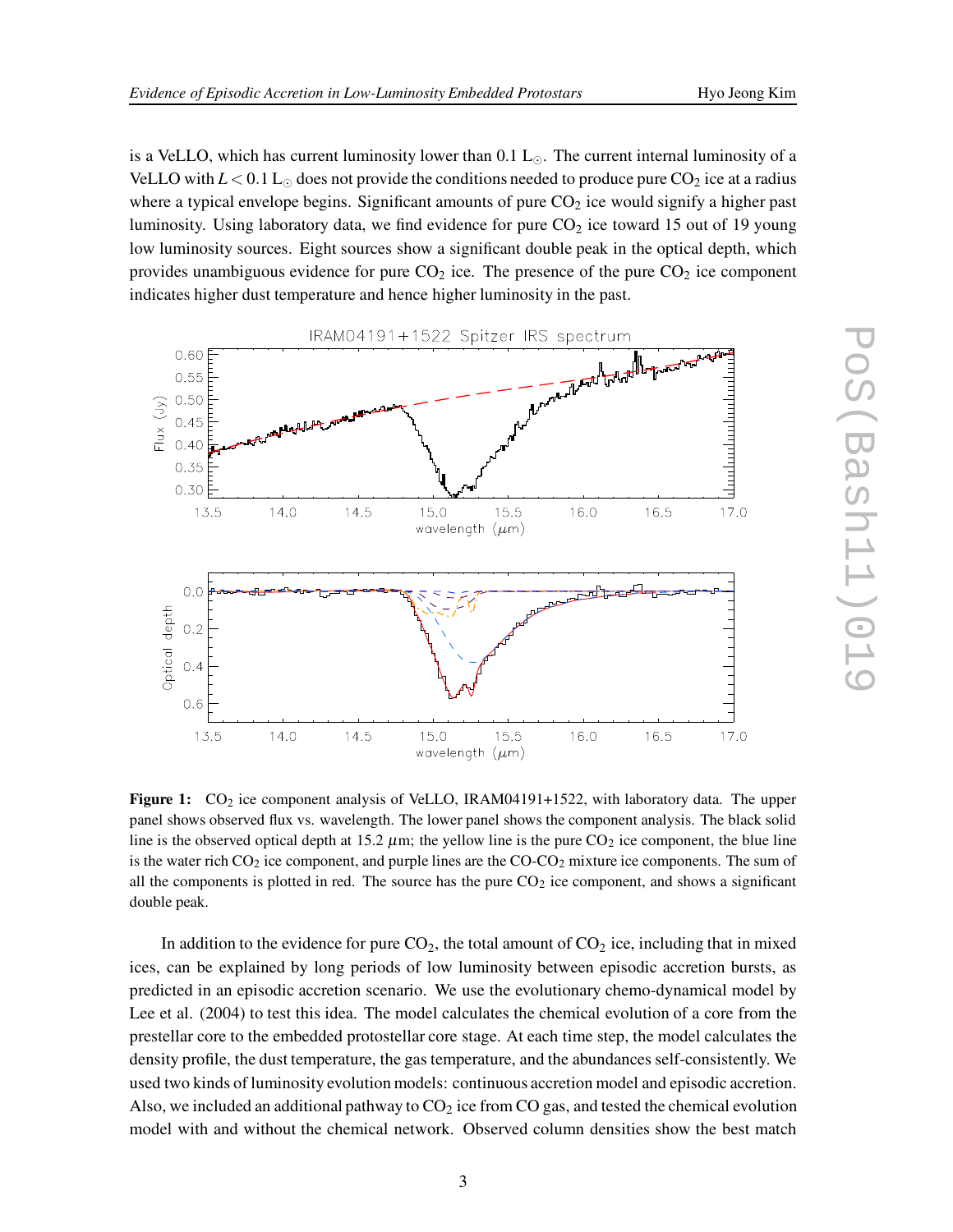

with the range of episodic accretion with conversion of CO ice to  $CO<sub>2</sub>$  ice.

**Figure 2:** The column densities from observations and the chemical models are plotted versus luminosities. Green points are observations from the current study and the study of Pontoppidan et al. (2008). Together, the studies cover the luminosity range 0.1  $L_{\odot}$  to 100  $L_{\odot}$ . Blue points are predictions from a continuous accretion model, red points are predictions from an episodic accretion model, and black points are from an episodic accretion model including  $10\%$  conversion of CO to CO<sub>2</sub> ice during each cycle. Observed column densities show best match with the range of episodic accretion with conversion of CO ice to  $CO<sub>2</sub>$  ice.

This material is based upon work supported by the National Aeronautics and Space Administration under RSA 137730 issued by the Jet Propulsion Laboratory. Jeong-Eun Lee was supported by Basic Science Research Program through the National Research Foundation of Korea(NRF) funded by the Ministry of Education, Science and Technology (No. 2011-0004781). Hyo Jeong Kim and Neal J Evans acknowledge support from NSF grant AST-0607793.

## **References**

- [1] André, P., Motte, F., & Bacmann, A. 1999, ApJ, 513, L57
- [2] Bourke, T. L., Myers, P. C., Evans, II, N. J., et al. 2006, ApJ, 649, L37
- [3] di Francesco, J., Evans, II, N. J., Caselli, P., et al. 2007, in Protostars and Planets V, ed. B. Reipurth, D. Jewitt, & K. Keil, 17–32
- [4] Dunham, M. M., Evans, II, N. J., Bourke, T. L., et al. 2006, ApJ, 651, 945
- [5] Dunham, M. M., Crapsi, A., Evans, II, N. J., et al. 2008, ApJS, 179, 249